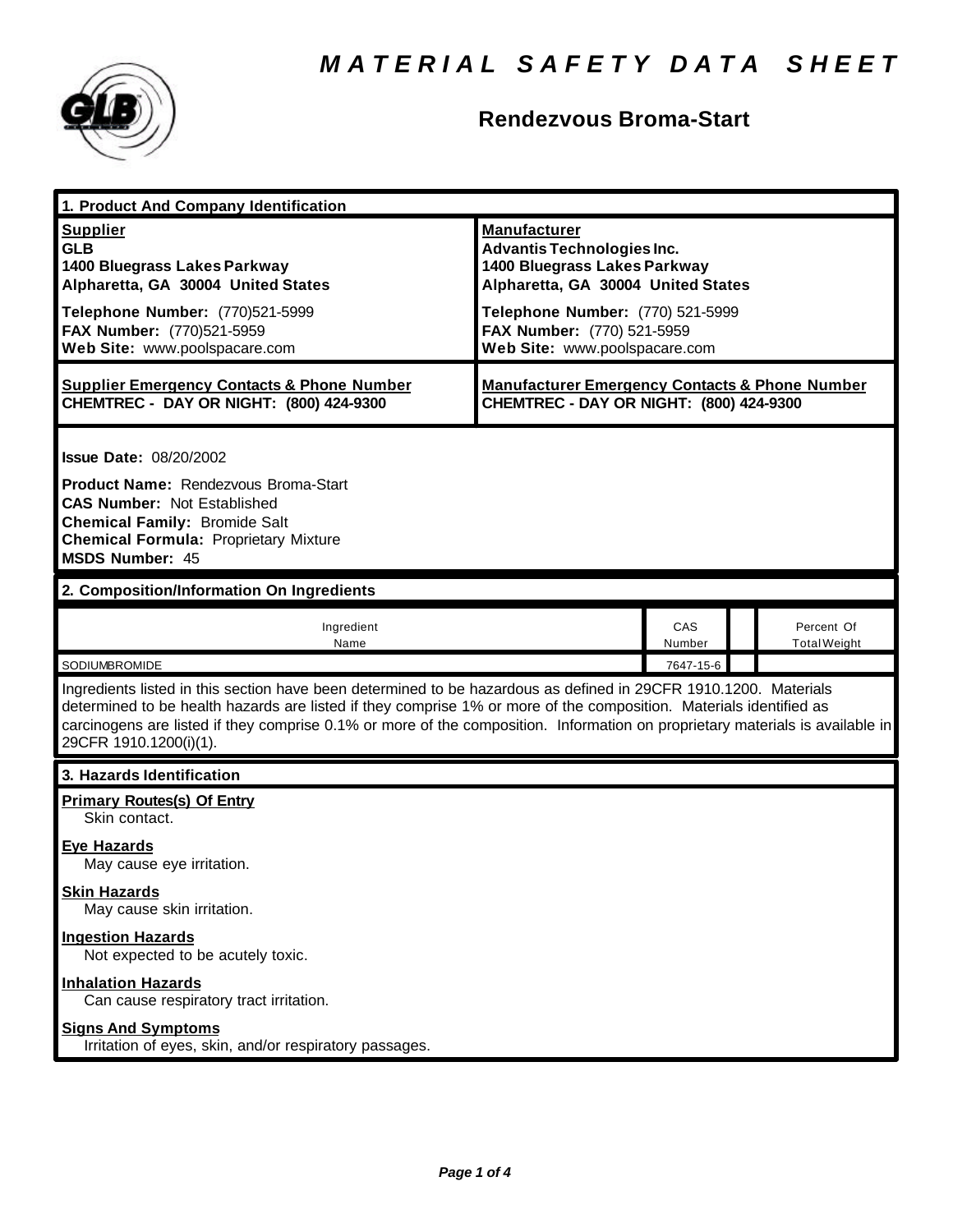# *M A T E R I A L S A F E T Y D A T A S H E E T*

## **Rendezvous Broma-Start**

| <b>First Aid (Pictograms)</b>                                                                                                                                                                               |
|-------------------------------------------------------------------------------------------------------------------------------------------------------------------------------------------------------------|
|                                                                                                                                                                                                             |
|                                                                                                                                                                                                             |
| 4. First Aid Measures                                                                                                                                                                                       |
|                                                                                                                                                                                                             |
| <b>Eye</b><br>In case of contact, hold eyelids apart and immediately flush eyes with plenty of water for at least 15 minutes. Get<br>medical attention immediately.                                         |
| <b>Skin</b><br>In case of contact, immediately flush skin with soap and plenty of water.                                                                                                                    |
| <b>Ingestion</b><br>Drink large amounts of water. Contact a physician or poison control.                                                                                                                    |
| Inhalation<br>If inhaled, remove to fresh air.                                                                                                                                                              |
| <b>Fire Fighting (Pictograms)</b>                                                                                                                                                                           |
|                                                                                                                                                                                                             |
| 5. Fire Fighting Measures                                                                                                                                                                                   |
| Flash Point: n/a °F                                                                                                                                                                                         |
| <b>Extinguishing Media</b><br>Use the appropriate extinguishing media for the surrounding fire.                                                                                                             |
| <b>Fire Fighting Instructions</b><br>Firefighters should wear self-contained breathing apparatus and full protective gear.                                                                                  |
| 6. Accidental Release Measures                                                                                                                                                                              |
| Clean up spill immediately. Contain and/or absorb spill with inert material (e.g. sand, vermiculite). Flush spill area with<br>water. Use appropriate containers to avoid environmental contamination.      |
| 7. Handling And Storage                                                                                                                                                                                     |
| <b>Handling Precautions</b><br>Do not get in eyes or on skin.                                                                                                                                               |
| <b>Storage Precautions</b><br>Do not reuse container. Store in a cool dry place. Store away from strong acids, oxidizing agents, bromine trifluoride<br>and salts of heavy metals. Keep away from children. |
| <b>Work/Hygienic Practices</b><br>Use safe chemical handling procedures suitable for the hazards presented by this material.                                                                                |

#### **Protective Clothing (Pictograms)**

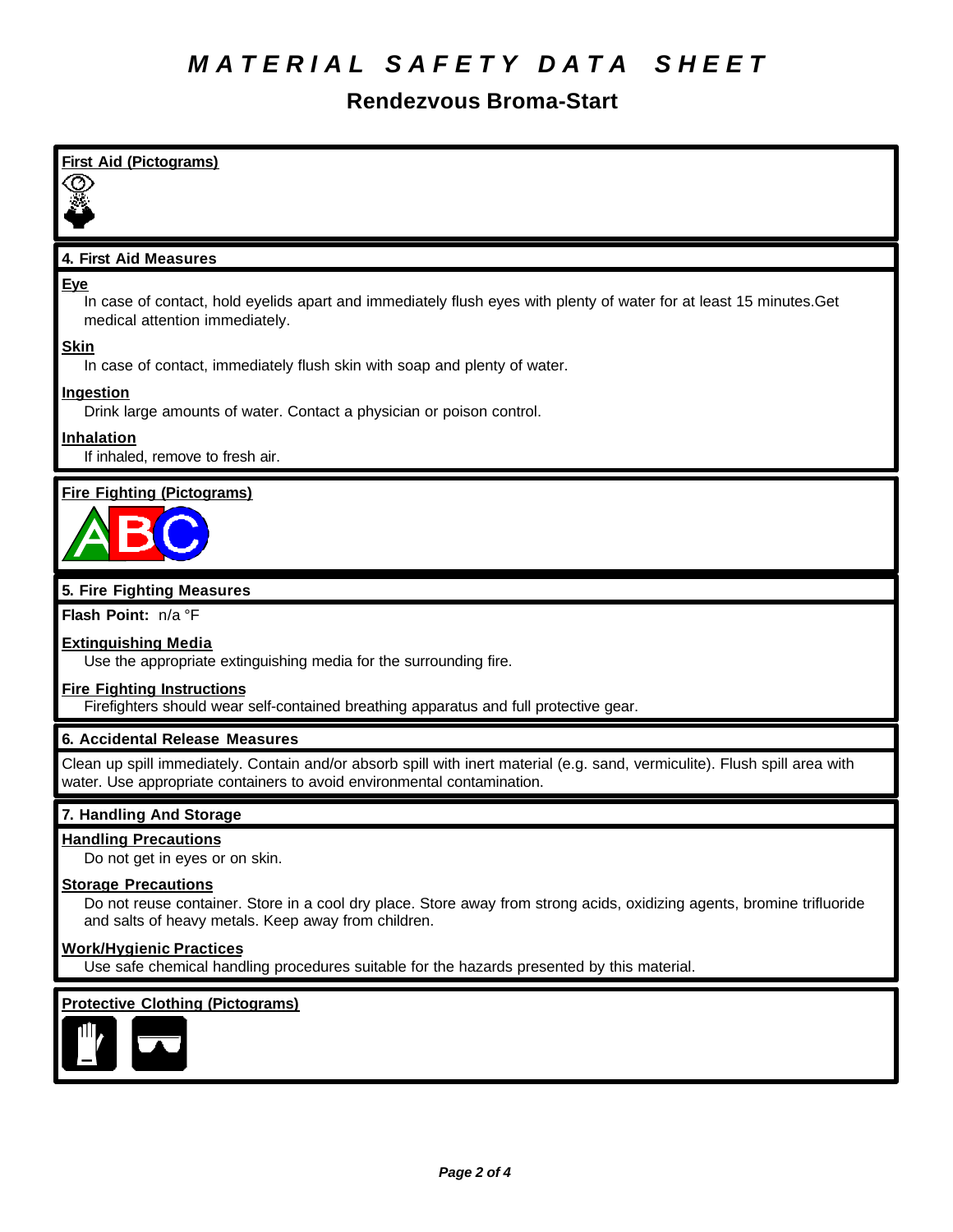# *M A T E R I A L S A F E T Y D A T A S H E E T*

## **Rendezvous Broma-Start**

| 8. Exposure Controls/Personal Protection                                                                                                                                                                                                                                                                                 |  |  |
|--------------------------------------------------------------------------------------------------------------------------------------------------------------------------------------------------------------------------------------------------------------------------------------------------------------------------|--|--|
| <b>Engineering Controls</b><br>Local exhaust acceptable. Special exhaust not required                                                                                                                                                                                                                                    |  |  |
| <b>Eye/Face Protection</b><br>Safety glasses with side shields or goggles.                                                                                                                                                                                                                                               |  |  |
| <b>Skin Protection</b><br>Chemical-resistant gloves.                                                                                                                                                                                                                                                                     |  |  |
| <b>Respiratory Protection</b><br>General room ventilation is normally adequate.                                                                                                                                                                                                                                          |  |  |
| 9. Physical And Chemical Properties                                                                                                                                                                                                                                                                                      |  |  |
| <b>Appearance</b><br>White crystalline solid                                                                                                                                                                                                                                                                             |  |  |
| Odor<br>None                                                                                                                                                                                                                                                                                                             |  |  |
| <b>Chemical Type: Mixture</b><br><b>Physical State: Solid</b><br>Melting Point: 755 °C<br>Boiling Point: 1390 °C<br><b>Specific Gravity: 3.21</b><br>Molecular Weight: NOT DETERMINED<br>Percent Volitales: NOT DETERMINED<br>Vapor Pressure: 1mm hg @ 806C<br><b>Solubility: 95g/100g @25C</b><br>Evaporation Rate: n/a |  |  |
| 10. Stability And Reactivity                                                                                                                                                                                                                                                                                             |  |  |
| <b>Stability: STABLE</b><br>Hazardous Polymerization: WILL NOT OCCUR                                                                                                                                                                                                                                                     |  |  |
| <b>Incompatible Materials</b><br>Acids, oxidizers, bromine triflouride and salts of heavy metals                                                                                                                                                                                                                         |  |  |
| <b>Hazardous Decomposition Products</b><br>Bromine gas                                                                                                                                                                                                                                                                   |  |  |
| 11. Toxicological Information                                                                                                                                                                                                                                                                                            |  |  |
| <b>Skin Effects</b><br>Dermal LD50 (Rabbit) > 2g/kg                                                                                                                                                                                                                                                                      |  |  |
| <b>Acute Oral Effects</b><br>LD50 mg/kg Rat $>=$ 4.2gr/kg                                                                                                                                                                                                                                                                |  |  |
| 12. Ecological Information                                                                                                                                                                                                                                                                                               |  |  |
| No Data Available                                                                                                                                                                                                                                                                                                        |  |  |
| 13. Disposal Considerations                                                                                                                                                                                                                                                                                              |  |  |
| Refer to applicable local, state and federal regulations as well as industry standards.                                                                                                                                                                                                                                  |  |  |
|                                                                                                                                                                                                                                                                                                                          |  |  |
| 14. Transport Information                                                                                                                                                                                                                                                                                                |  |  |